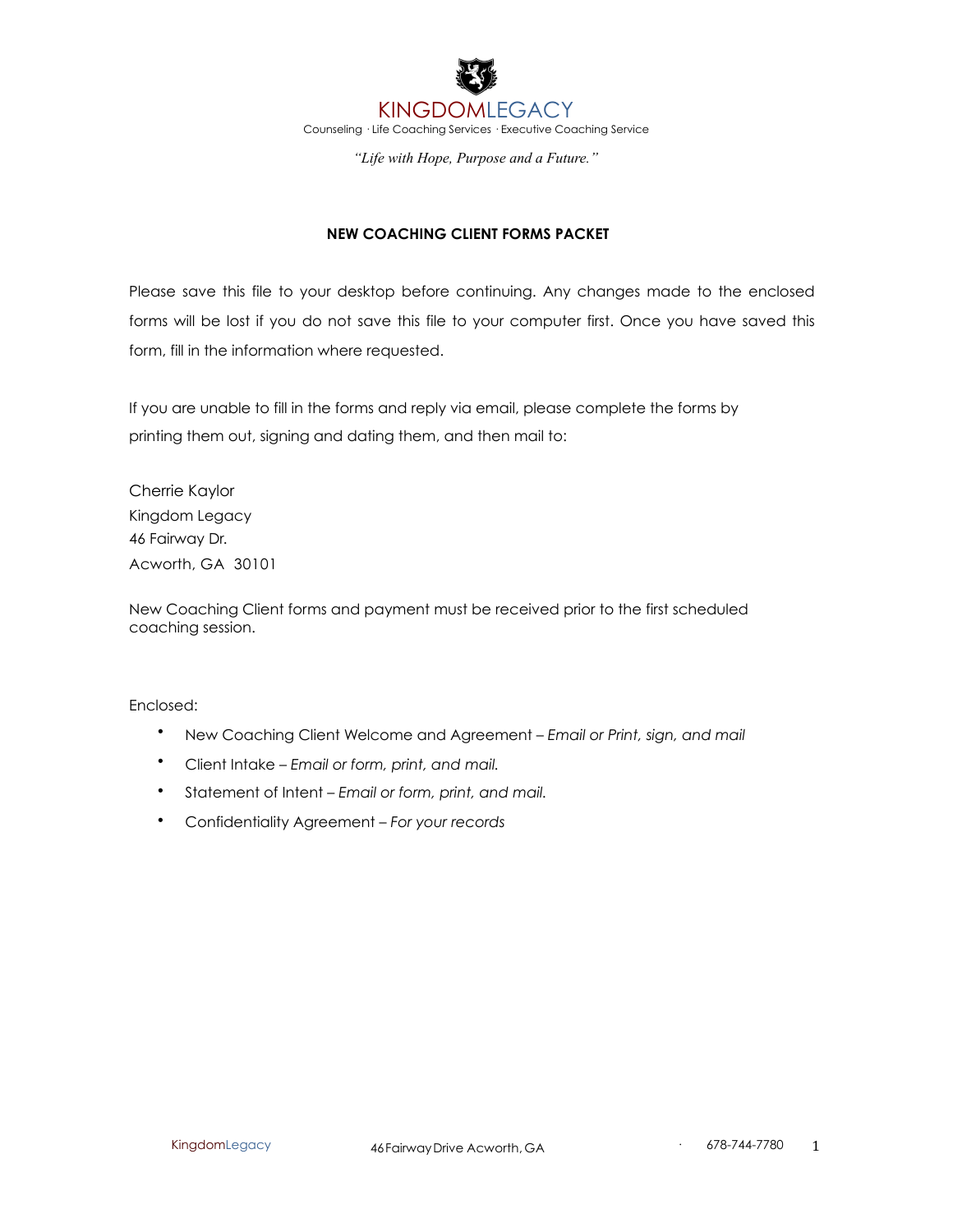KINGDOMLEGACY Counseling · Life Coaching Services · Executive Coaching Service

*"Life with Hope, Purpose and a Future."*

# **NEW COACHING CLIENT WELCOME & AGREEMENT**

Each new client to Kingdom Legacy is a welcome addition. We will have our introductory call to determine a possible course of action with are optimistic view of what we can accomplish together. It is important that we share the same understanding about how we will work together.

Basic Shared Agreements:

- Commitment is a two way street. We determine our level of commitment by looking at where we give our time, energy and money.
- We recommend a 1-month commitment to weekly sessions (total of 4 sessions).
- A 1-month commitment ensures that you understand the process of change and are committed to making a concentrated effort and understand that it is a process.
- Sessions will be paid prior to the first session via Credit Card, Paypal, Check or cash. Payment needs to be received in order to begin our coaching relationship.
- The first session will be a maximum of 90 minutes. Each session afterward will last 1 hour and can be in person, by phone or SKYPE.
- We agree that we will each show up at the mutually scheduled time for our coaching session and if you have to reschedule you will do so with a minimum of 48 hours notice. I certainly understand that emergencies do arise and will accommodate those on a case-by-case basis.
- Should you "no-show" for two appointments during our coaching relationship (without notification or rescheduling) we will evaluate whether or not coaching is appropriate for you right now.
- If you need an "emergency call" we can usually accommodate within the same week. We will not bill for calls that are 10 minutes or less. Beyond ten minutes the normal coaching rate will apply.

I have read and agree to the working agreements above, and will honor them during our coaching relationship.

Client (Print/Sign) Date

KingdomLegacy **46FairwayDrive Acworth, GA** 678-744-7780 2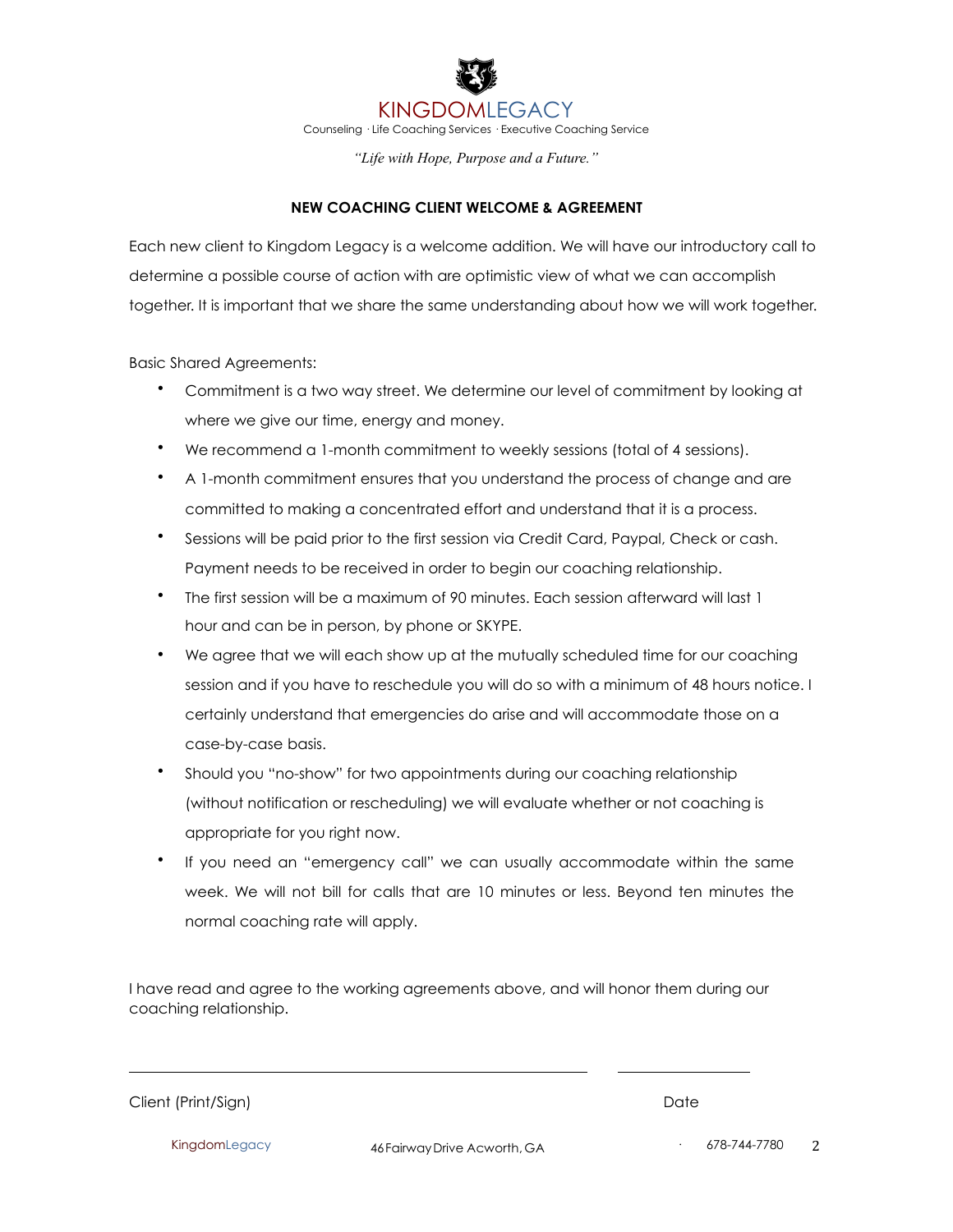

# **PERSONAL INFORMATION**

We are excited to be embarking on this journey with you, and look forward to getting to know you better. Complete the following basic information and email or mail it along with payment information back to us before our first session.

Save this form to your desktop before beginning to fill it out or changes will be lost. PLEASE

FILL OUT THE FOLLOWING (*Please Print)* 

| Name:                    |                                                                                                                        |                                                                                                  |                                                                                          |  |  |  |  |
|--------------------------|------------------------------------------------------------------------------------------------------------------------|--------------------------------------------------------------------------------------------------|------------------------------------------------------------------------------------------|--|--|--|--|
|                          |                                                                                                                        |                                                                                                  |                                                                                          |  |  |  |  |
|                          |                                                                                                                        |                                                                                                  |                                                                                          |  |  |  |  |
|                          |                                                                                                                        |                                                                                                  | Single ________ Married ________ Divorced _______ Living together _______ Widowed ______ |  |  |  |  |
| Children born to you:NA  |                                                                                                                        |                                                                                                  |                                                                                          |  |  |  |  |
| Age                      | Gender                                                                                                                 | Living with you?                                                                                 |                                                                                          |  |  |  |  |
| 3.<br>4.                 | $\overline{\phantom{a}}$<br>$\mathcal{L}^{\mathcal{L}}$<br>$\frac{1}{2}$ and $\frac{1}{2}$<br>$\overline{\phantom{a}}$ | <b>No</b><br>Yes<br>Yes<br><b>No</b><br><b>No</b><br>Yes<br>Yes<br><b>No</b><br><b>No</b><br>Yes |                                                                                          |  |  |  |  |
| <b>Blended Family:NA</b> |                                                                                                                        |                                                                                                  |                                                                                          |  |  |  |  |
| Age                      | Gender                                                                                                                 | Living with you?                                                                                 |                                                                                          |  |  |  |  |
|                          | $\frac{1}{1}$                                                                                                          | Yes<br>No                                                                                        |                                                                                          |  |  |  |  |
|                          |                                                                                                                        | Yes<br><b>No</b>                                                                                 |                                                                                          |  |  |  |  |

 $3.$ 4.

KingdomLegacy **46FairwayDrive Acworth, GA** 678-744-7780 3

Yes No

Yes No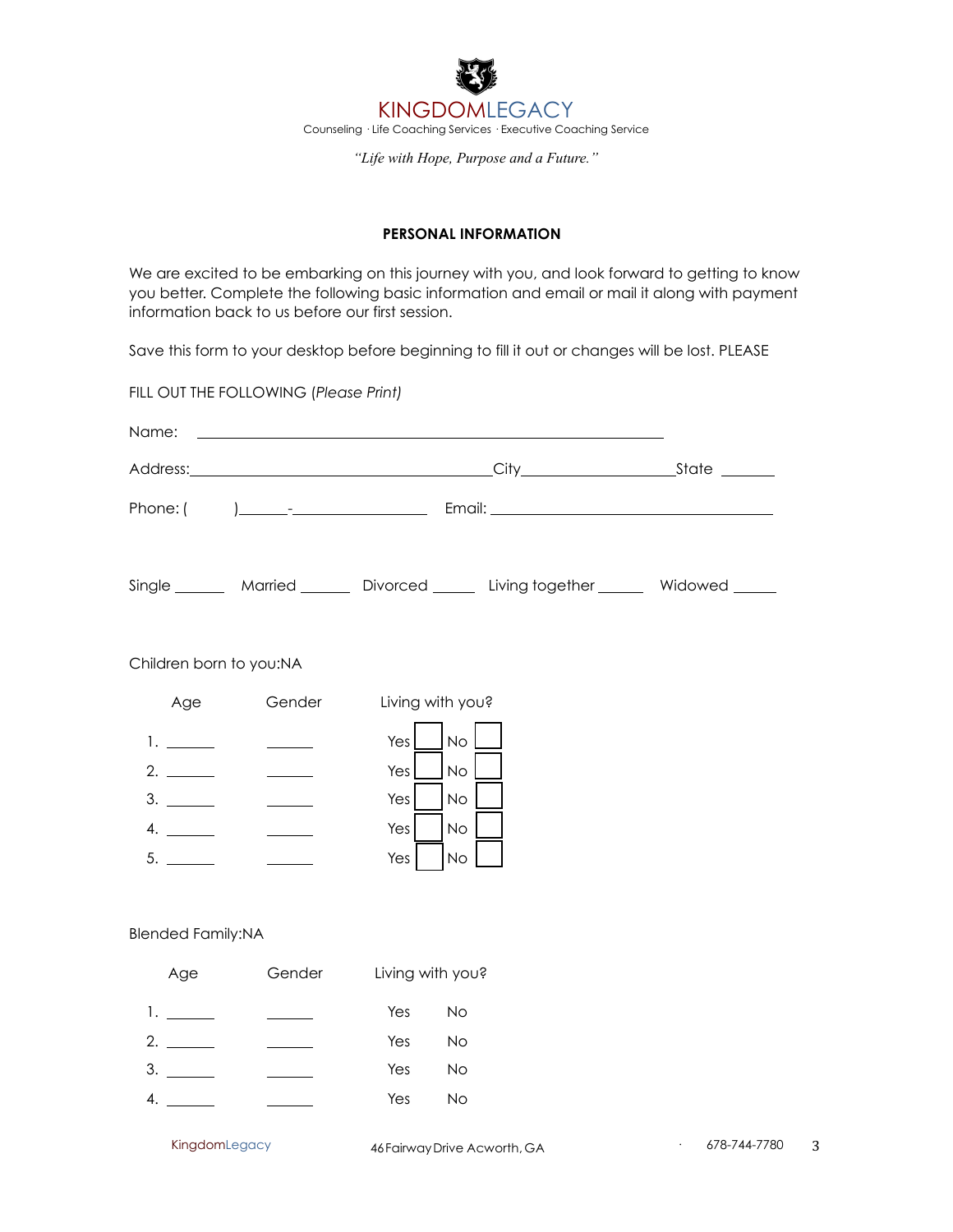

Counseling · Life Coaching Services · Executive Coaching Service

*"Life with Hope, Purpose and a Future."*

| First Marriage_________                                                                                                                                                  |  |
|--------------------------------------------------------------------------------------------------------------------------------------------------------------------------|--|
| Number of people living with you, family and non-family members.                                                                                                         |  |
| Do you receive________or pay_____child support? Amount? ________________________                                                                                         |  |
| Is it current?_____________If delinquent how long? _____________________________                                                                                         |  |
| Is child support court ordered?                                                                                                                                          |  |
| Do you receive government assistance?                                                                                                                                    |  |
| Employment: Yes________No _______<br>How long? ________                                                                                                                  |  |
|                                                                                                                                                                          |  |
|                                                                                                                                                                          |  |
| $\overline{\phantom{a}}$ No<br>YES<br>Do you have a family Y cor friend Y support system in the area?<br>Do you have a Church or religious affiliation?<br>YES $\Box$ Nd |  |
| Have you had counseling or coaching before?                                                                                                                              |  |
|                                                                                                                                                                          |  |
|                                                                                                                                                                          |  |
|                                                                                                                                                                          |  |
|                                                                                                                                                                          |  |
| Results?                                                                                                                                                                 |  |

How can we help you today? Will discuss upon arrival

What is your greatest need at this time?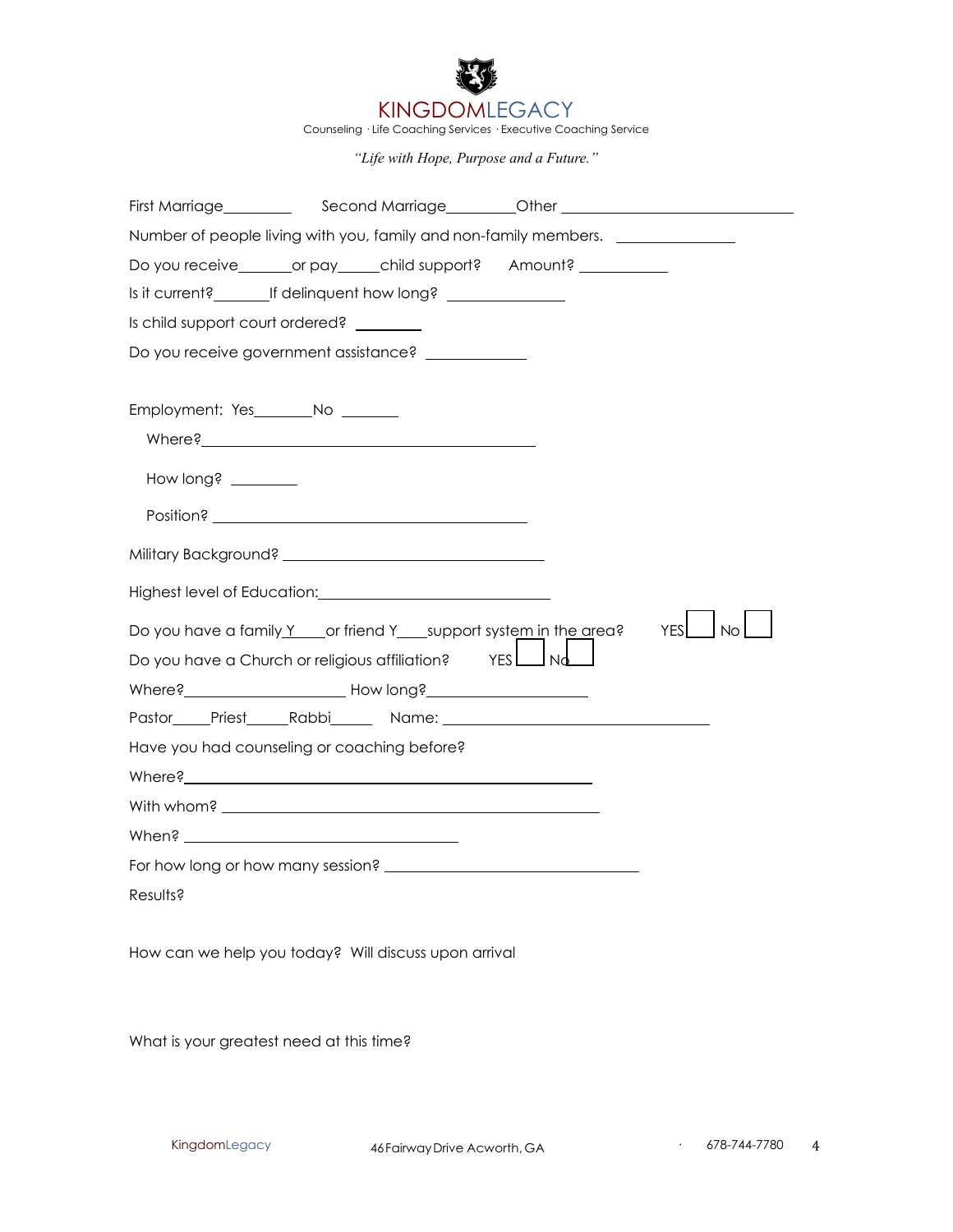

### **FEES AND STATEMENT OF INTENT**

We are Christian based service with transformation of your life and family as our goal.

It is our heart and experience to give you the tools needed to make those changes, both practical and spiritual if needed. Those tools will be specific for your need.

The first session will be a maximum of 90 minutes. Each session there after will be an hour in length. A minimum of 2 sessions are required unless otherwise arranged.

Fees:

| First Session:                       | Single $$175$ | Couples \$250 |  |
|--------------------------------------|---------------|---------------|--|
| Follow up each session: Single \$125 |               | Couples \$175 |  |

All coaching services delivered by Kingdom Legacy are meant to challenge, encourage, and bring positive change in your life. However, we do not use psychotherapy.

- •I understand that the coaching services I will be receiving from Kingdom Legacy are not offered as a substitute for mental health care. I also understand that my coach is not acting as a psychotherapist, and does not purport to offer mental health care.
- •I understand that my coach will maintain the confidentiality of our communications to the extent defined by the laws of the states in which each of us resides.
- •I understand and agree that I am fully responsible for my well being during my coaching, and subsequently, I am responsible my choices and decisions and actions.
- •I understand that all comments and ideas offered by my coach are solely for the purpose of aiding me in achieving my defined goals. I have the ability to give my informed consent, and hereby give such consent to my coach to assist me in achieving such goals.
- •I hereby release, waive, acquit and forever discharge Cheryl Kaylor and Kingdom Legacy Inc., (KL) their agents, successors, assigns, personal representatives, executors, heirs and employees (collectively KL) from every claim, suit action, demand or right to compensation for damages I may claim to have or that I may have arising out of actions, omissions, or commissions taken by myself or by Kingdom Legacy as a result of the advice given by KL or otherwise resulting from the coaching relationship contemplated hereunder. I further declare and represent that no promise, inducement or agreement not herein expressed has been made to me to enter into this release. The release made pursuant to this paragraph shall bind my heirs, executors, personal representatives, successors, assigns, and agents.

I have read the statements above and I understand and agree with the points contained therein:

Client Signature and Date